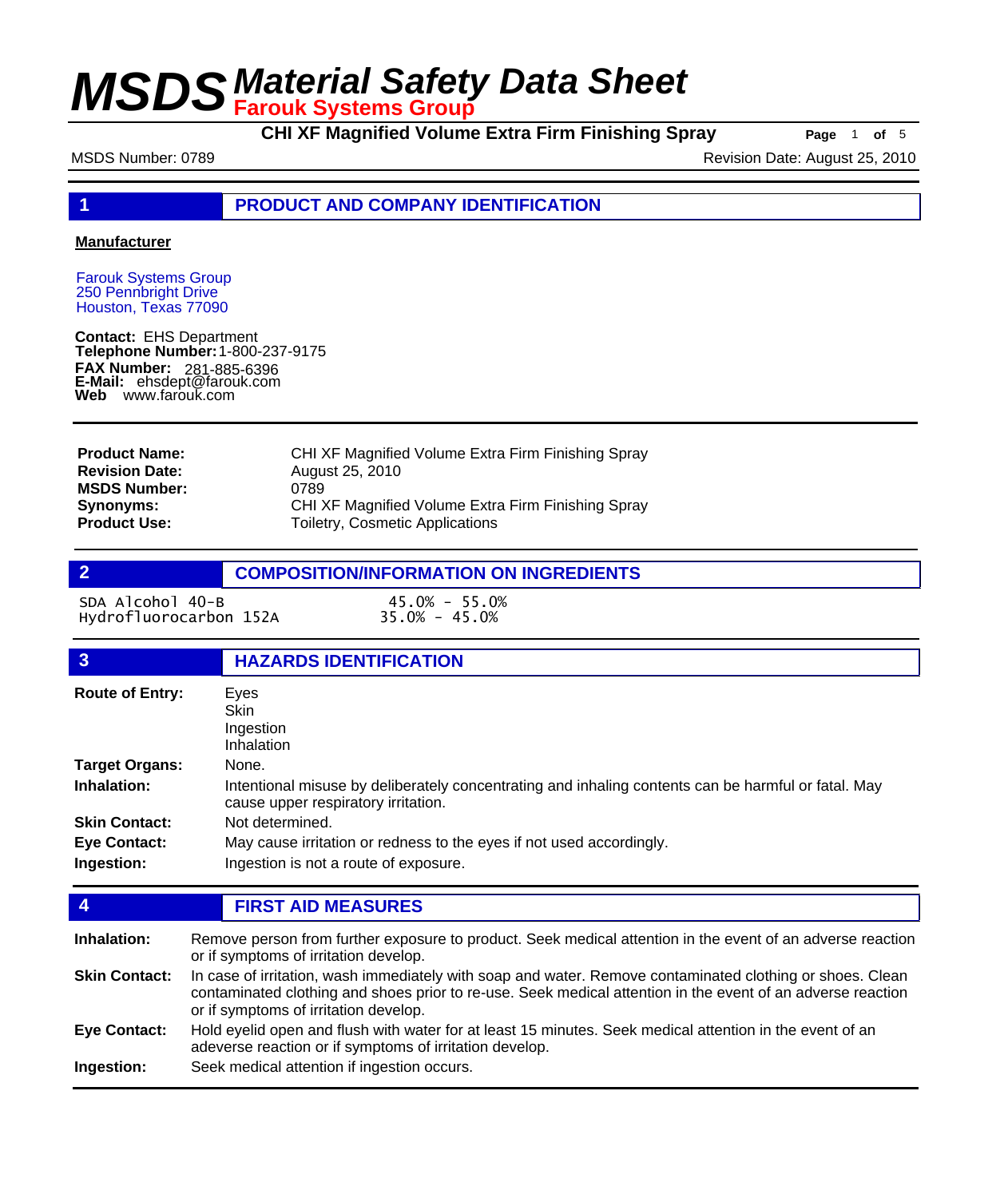**CHI XF Magnified Volume Extra Firm Finishing Spray** Page 2 of 5

MSDS Number: 0789 Revision Date: August 25, 2010

### **5 FIRE FIGHTING MEASURES**

FLASHPOINT AND METHOD:

 -30ºF TCC (Propellant Only); Concentrate 36ºF (EPA Method 1010) FLAMMABLE LIQUIDS: Not available AUTO IGNITION TEMP: Not available FLAMMABLE CLASS: NFPA Rating: 4 BURNING RATE OF SOLID:

Not available

GENERAL HAZARDS: Evacuate personnel downwind of fire to avoid inhalation of fumes and smoke.

EXTINGUISHING METHODS: Dry chemiclas, CO2(Carbon Dioxide) for small fires, and Unoversal foam or water spray for large fires.

HAZARDOUS COMBUSTION PRODUCTS: Fumes from flame might contain carbon monoxide.

FIRE FIGHTING PROCEDURES: This product is a flammable substance. However, hazardous decomposition and combustion products may be formed in a fire situation. Cool exposed containers with water spray to prevent overheating.

FIRE FIGHTING EQUIPMENT: Respiratory and eye protection are required for fire fighting personnel. Full protective equipment (Bunker Gear) and self contained breathing apparatus (SCBA) should be used for all indoor fires and significant outdoor fires. For small outdoor fires, which may be easily extinguished with a portable fire extinguisher, use of a SCBA may not be needed.

### **6 ACCIDENTAL RELEASE MEASURES**

SMALL SPILL: When a spill occurs, use absorbent material on the substance. Dispose of the material according to all local, state and federal regulations. Always use an absorbent material when cleaning up a spill.

ENVIRONMENTAL PRECAUTIONS: Avoid run-off or release into sewers, stormdrains and waterways.

GENERAL PRECAUTIONS: Remove containers away from oxidizing materials.

#### **FIGURE 12 IN STORAGE** Avoid prolonged exposure to eyes. No adverse health hazards are anticipaded from handling product which has been stored outside of the specified storage range, however the product may stratify and become unacceptable for general use. **Handling Precautions:** Store in dry, well-ventilated area away from ignition sources and away from incompatible materials. Expected shelf life storage under optimum conditions is three years. **Storage Requirements:**

### **8 EXPOSURE CONTROLS/PERSONAL PROTECTION**

| <b>Engineering Controls:</b>      | These recommendations provide general guideance for handling this product safely. Because<br>specific use conditions may vary, safety procedures should be developed for each specific<br>application of this product. When developing procedures, always consider potential waste,<br>disposal and personal safety issues. |
|-----------------------------------|-----------------------------------------------------------------------------------------------------------------------------------------------------------------------------------------------------------------------------------------------------------------------------------------------------------------------------|
| <b>Protective Equipment:</b>      | EYES AND FACE: For reasonable foreseeable uses of this product, eye and face protection<br>is not required.<br>SKIN: For reasonable foreseeable uses of this product, skin protection is not required.<br>RESPIRATORY: For reasonable foreseeable uses of this product, respiratory protection is not<br>required.          |
| <b>Exposure Guidelines/Other:</b> | EXPOSURE GUIDELINES: Overexposure is unlikely. Since all parameters<br>cannot be foreseen, the use of engineering controls to reduce<br>exposure may be necessary.                                                                                                                                                          |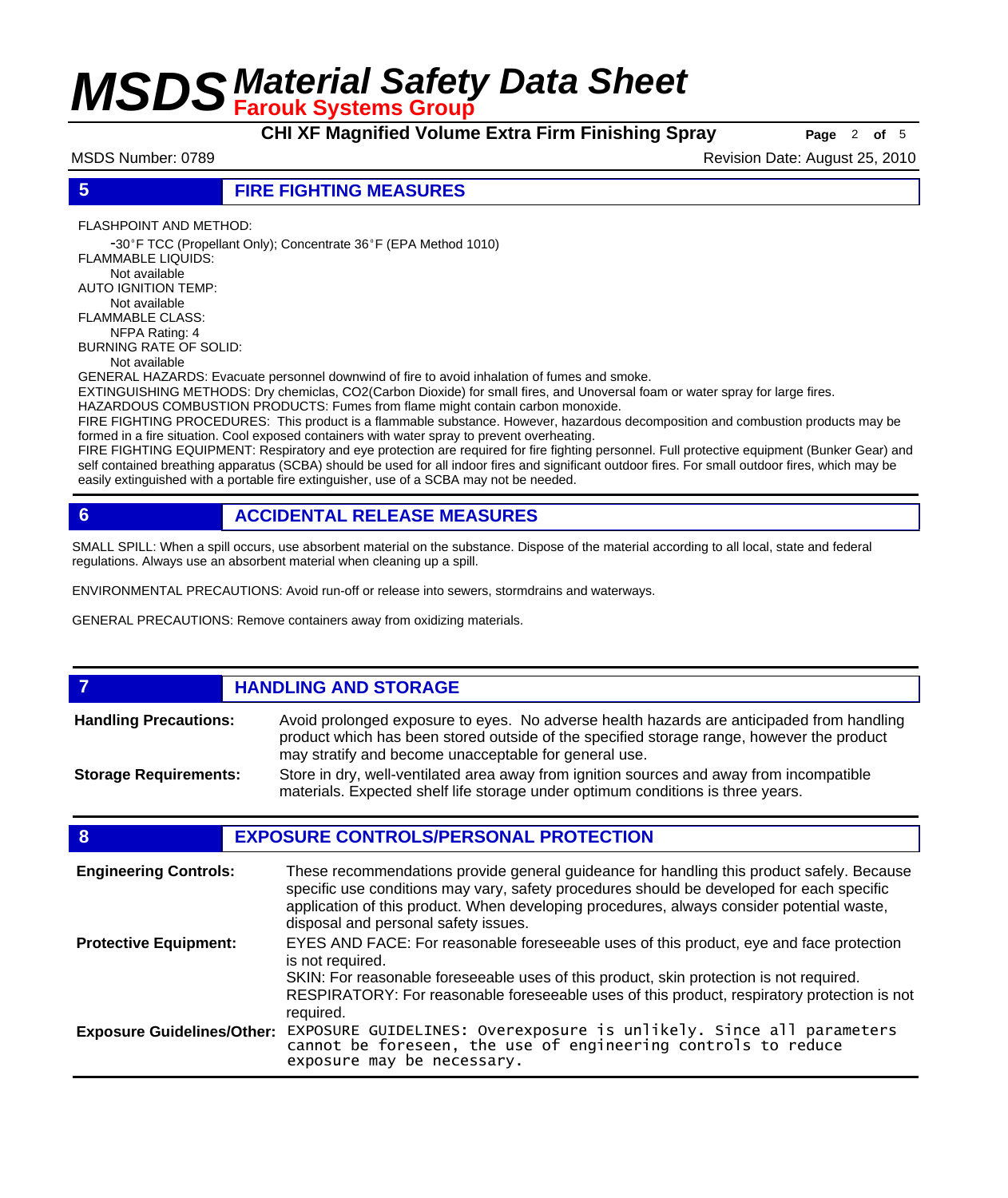**CHI XF Magnified Volume Extra Firm Finishing Spray Page** 3 of 5

| MSDS Number: 0789                                            |                                                               |                                                                                                                                                                                                                           |                                                                                   | Revision Date: August 25, 2010                                                   |  |  |
|--------------------------------------------------------------|---------------------------------------------------------------|---------------------------------------------------------------------------------------------------------------------------------------------------------------------------------------------------------------------------|-----------------------------------------------------------------------------------|----------------------------------------------------------------------------------|--|--|
| 9                                                            | <b>PHYSICAL AND CHEMICAL PROPERTIES</b>                       |                                                                                                                                                                                                                           |                                                                                   |                                                                                  |  |  |
| Appearance:                                                  | Clear, pale yellow liquid                                     |                                                                                                                                                                                                                           |                                                                                   |                                                                                  |  |  |
| <b>Physical State:</b>                                       | Aerosol                                                       |                                                                                                                                                                                                                           | <b>Boiling Point:</b>                                                             | Unknown                                                                          |  |  |
| Odor:                                                        | <b>Pleasant Fragrance</b>                                     |                                                                                                                                                                                                                           | Freezing/Melting Pt.: Not available                                               |                                                                                  |  |  |
| pH:                                                          | $8.6 - 9.2$                                                   |                                                                                                                                                                                                                           | Solubility:                                                                       | Soluble in water.                                                                |  |  |
| <b>Vapor Pressure:</b>                                       | mm Hg @ 20°C: Can pressure not to<br>exceded 180 psig @ 130°F |                                                                                                                                                                                                                           | <b>Spec Grav./Density:</b>                                                        | $0.810 - 0.840$                                                                  |  |  |
| <b>Vapor Density:</b>                                        | $(Air=1) > 1$                                                 |                                                                                                                                                                                                                           |                                                                                   |                                                                                  |  |  |
| Evap. Rate:<br><b>Viscosity:</b><br><b>Percent Volatile:</b> | >1<br>Aerosol @ ambient<br>Less than 55%                      |                                                                                                                                                                                                                           |                                                                                   |                                                                                  |  |  |
| 10 <sub>1</sub>                                              |                                                               | <b>STABILITY AND REACTIVITY</b>                                                                                                                                                                                           |                                                                                   |                                                                                  |  |  |
| <b>Stability:</b>                                            |                                                               |                                                                                                                                                                                                                           |                                                                                   | This material is stable under normal conditions handling and storage conditions. |  |  |
| <b>Conditions to avoid:</b>                                  |                                                               | Do not store containers in direct sunlight or where conditions will heat them above<br>120°F. Heat, sparks, flame and contact with strong oxidizing liquids. This product is<br>an aerosol and should not be incinerated. |                                                                                   |                                                                                  |  |  |
| Materials to avoid (incompatability):                        |                                                               | Keep away from oxidizing materials and flame.                                                                                                                                                                             |                                                                                   |                                                                                  |  |  |
| <b>Hazardous Decomposition products:</b>                     |                                                               |                                                                                                                                                                                                                           | Oxides of carbon, oxides of nitrogen, oxides of sulfur (for hair dyes), oxides of |                                                                                  |  |  |

phosphorus. **Hazardous Polymerization:** Not expected.

**11 TOXICOLOGICAL INFORMATION**

ACUTE: DERMAL LD50: Not available. ORAL LD50: Not available. SKIN: Not determined INHALATION: Intentional misuse by deliverately concentrating and inhaling contents can be harmful o fatal. May cause upper respiratory irritation. EYE EFFECTS: This product may cause irritation to eyes if not used under normal conditions. TARGET ORGANS: NONE. SENSITIZATIONS: Not available. CARCINOGENICITY: Not available. IARC: Listed by IARC - No. NTP: Listed by NTP - No. OSHA: Listed by OSHA - No.

MUTAGENICITY: Not available. REPRODUCTIVE EFFECTS: None. TERATOGENIC EFFECTS: Not available.

**12 ECOLOGICAL INFORMATION** 

ENVIRONMENTAL DATA: Not available. ECOTOXICOLOGICAL INFO: Not available. DISTRIBUTION: Not available. CHEMICAL FATE INFO: Not available.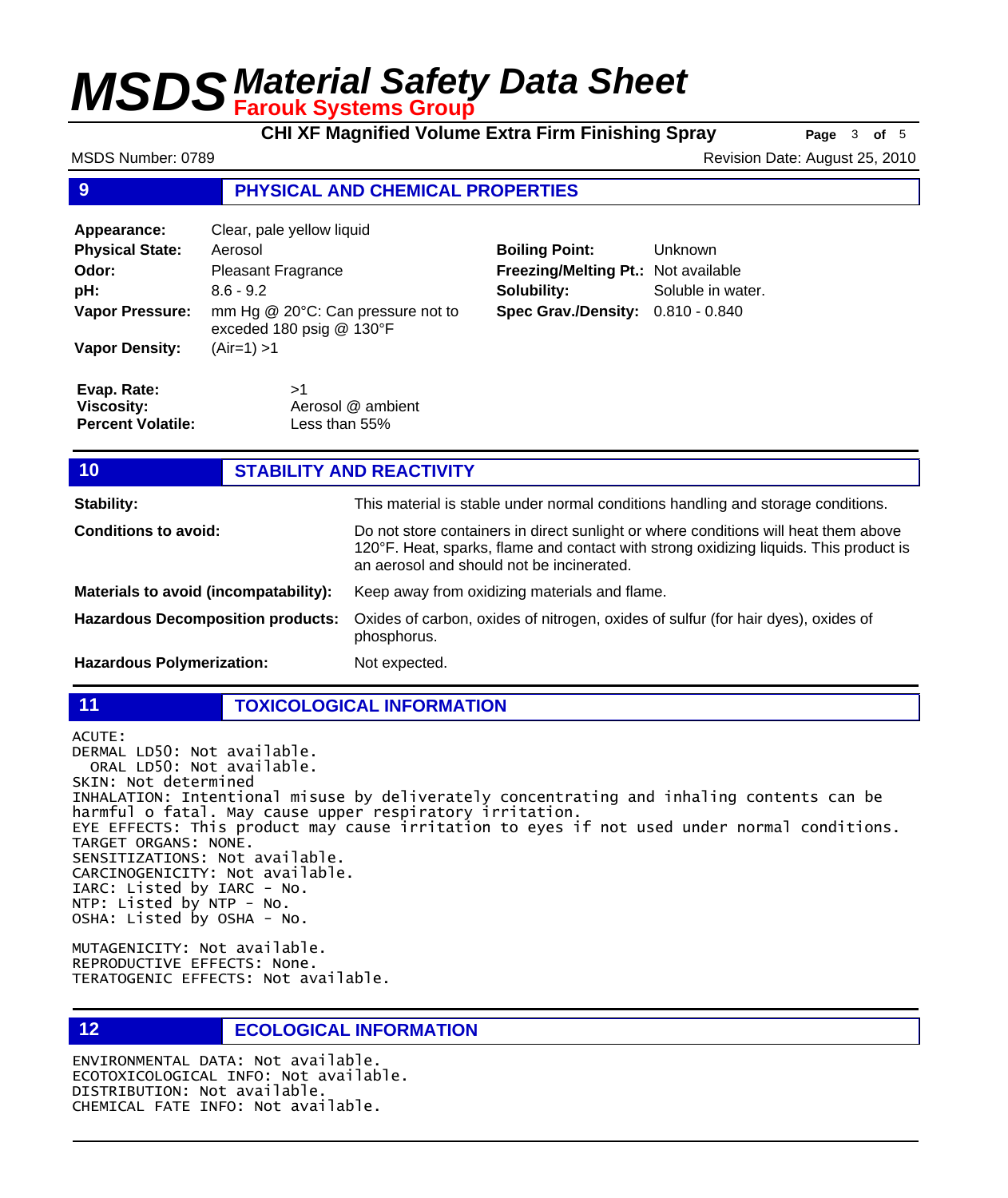**CHI XF Magnified Volume Extra Firm Finishing Spray Page** <sup>4</sup> **of** <sup>5</sup>

MSDS Number: 0789 Revision Date: August 25, 2010

### **13 DISPOSAL CONSIDERATIONS**

US EPA Waste Number and Descriptions:

DISPOSAL METHOD: Controlled release of diluted product into a biological wastewater treatment plant. COMPONENT WASTE NUMBER: No EPA Waste Numbers are applicable for this product's components. DISPOSAL INSTRUCTIONS: Dispose of waste material according to local, state and federal rules and regulations.

**14 TRANSPORT INFORMATION**

This product is regulated as a hazardous material by the United States (DOT) or Canadian (TDG) transportation regulations.

DOT CLASSIFICATION: Shipping Name: Consumer Commodity Class: ORM-D IMDG CLASSIFICATION: Shipping Name: AEROSOLS, UN1950. Limited Quantity Class: 2.1 IATA CLASSIFICATION: Shipping Name: Consumer Commodity, ID 8000 Class: 9, Miscellaneous Pkg Inst - 910 1-800-424-9300 1-703-527-3887 Outside the United States

**15 REGULATORY INFORMATION**

UNITED STATES: SARA TITLE III (Superfund Amendments and Reauthorization Act) 311/312: Acute, Fire, Sudden Release (Ethane, 1, 1-Difluro-); Acute and Fire Hazard Ethane, 1,1-Difluro-, Ethanol)

313 REPORTABLE INGREDIENTS: None noted. TITLE III NOTES: None. CERCLA(Comprehensive Response, Compensation, and Liability Act) CERCLA RQ: None. TSCA(Toxic Substance Release Act) TSCA REGULATORY: All ingredients are listed in the TSCA Inventory. California Proposition 65: Not regulated.

CANADA:

CHEMTREC

WHMIS(WORKER HAZARDOUS MATERIAL INFORMATION SYSTEM) This product is WHMIS controlled. CANADIAN INGREDIENT DISCLOSURE LIST: None. CANADIAN ENVIRONMENTAL PROTECTION ACT: All intentional ingredients are listed on the DSL(Domestic Substance List).

EUROPEAN COMMUNITY: EU REGULATORY: All intentional ingredients are listed on the European's EINECS Inventory. STATE REGULATIONS: Not available. LOCAL REGULATIONS: Not available.